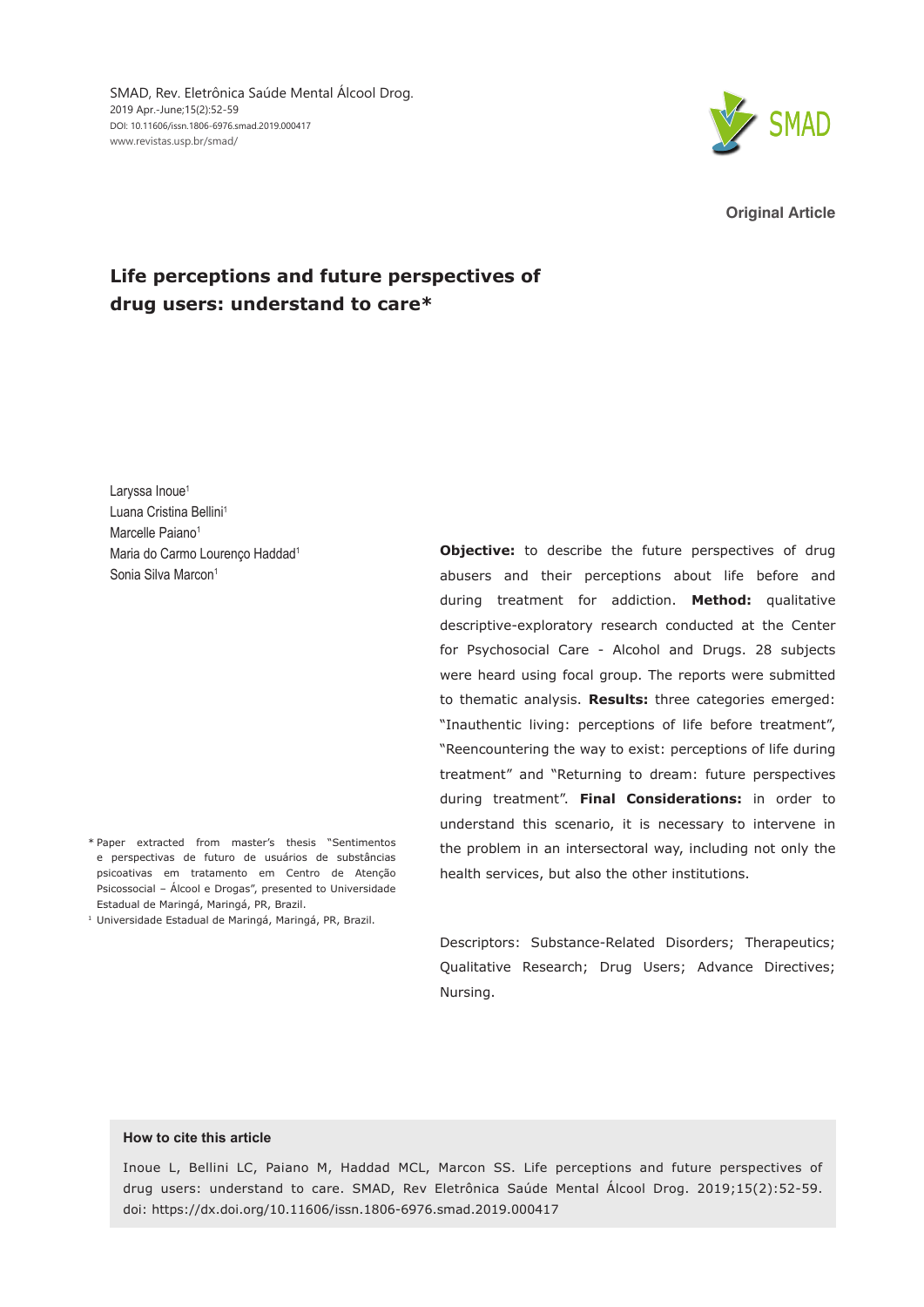# **Percepções de vida e perspectivas de futuro de usuários de drogas: compreender para cuidar**

**Objetivo:** descrever as perspectivas de futuro de sujeitos que fazem uso abusivo de drogas e suas percepções sobre a vida antes e durante o tratamento para dependência química. **Método:** pesquisa descritiva-exploratória qualitativa realizada no Centro de Atenção Psicossocial - Álcool e Drogas. Foram ouvidos 28 sujeitos utilizando grupo focal. Os relatos foram submetidos à Análise Temática. **Resultados:** emergiram três categorias: "O Viver inautêntico: percepções de vida antes do tratamento", "Reencontrando o caminho para o existir: percepções de vida durante o tratamento" e "Voltando a sonhar: perspectivas de futuro durante o tratamento". **Considerações Finais:** para compreender esse cenário, é necessário intervir no problema de forma intersetorial incluindo não apenas os serviços de saúde, mas também as demais instituições.

Descritores: Transtornos Relacionados ao Uso de Substâncias; Terapêutica; Pesquisa Qualitativa; Diretivas Antecipadas; Enfermagem; Usuários de Drogas.

## **Percepciones de vida y perspectivas de futuro de usuarios de drogas: comprendier para cuidar**

**Objetivo:** describir las perspectivas de futuro de sujetos que hacen uso abusivo de drogas y sus percepciones sobre la vida antes y durante el tratamiento para la dependencia química. **Método:** investigación descriptiva-exploratoria cualitativa realizada en el Centro de Atención Psicosocial - Alcohol y Drogas. Se escucharon 28 sujetos utilizando grupo focal. Los relatos se sometieron al análisis temático. **Resultados:** emergieron tres categorías: "El vivir inauténtico: percepciones de vida antes del tratamiento", "Reencontrando el camino para el existir: percepciones de vida durante el tratamiento" y "Volviendo a soñar: perspectivas de futuro durante el tratamiento". **Consideraciones finales:** para comprender este escenario, es necesario intervenir en el problema de forma intersectorial incluyendo no sólo los servicios de salud, sino también las demás instituciones.

Descriptores: Trastornos Relacionados con Sustancias; Terapéutica; Investigación Cualitativa; Consumidores de Drogas; Directivas Anticipadas; Enfermería.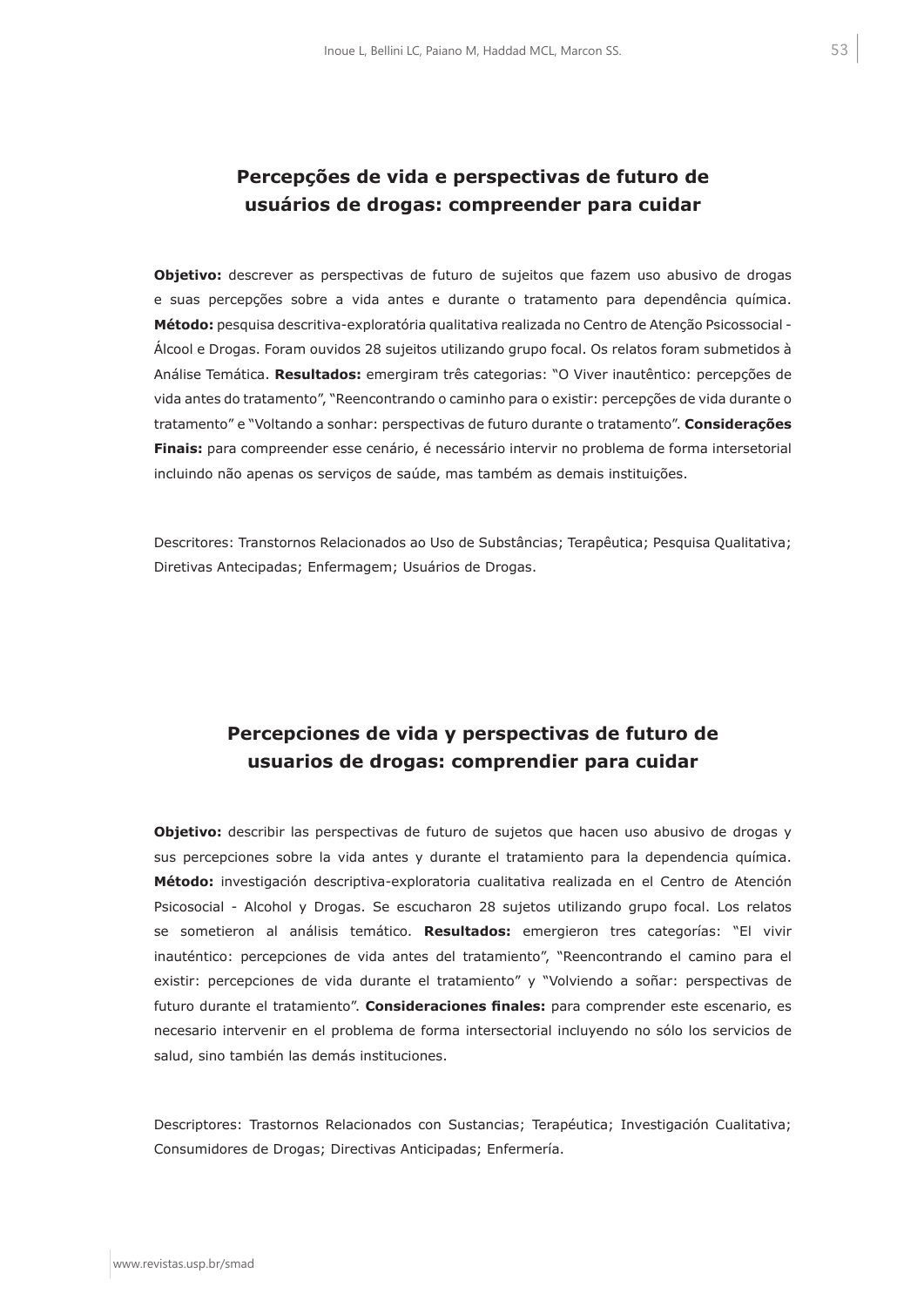## **Introduction**

Drug abuse is an important public health problem, since it has direct implications for the collective and individual daily life of those involved in the problem. According to the World Drug Report, conducted by the United Nations Office on Drugs and Crime (UNODC), drug use has a prevalence of 6% in the adult population between 15 and 64 years of age, from 0.3% to 0.9% of the world's population are considered problematic users<sup>(1)</sup>.

This behavior generates social and individual damages that provoke, in the life of the user and of their family, acute and chronic dysfunctions in the daily relation. When considering that this condition affects a large number of families, it is important to think about the destructive impact of this occurrence on the individual and family growth of the drug addict, which ultimately minimizes the opportunities for building a healthy life (2).

Studies demonstrate several intrinsic and extrinsic factors that can lead to the onset of drug use, among them, social conditions are a strong indicator, as they lead to the cycle of social exclusion, configuring itself as a gateway to drug abuse  $(3)$ . A survey conducted by the National Bureau of Drug Policy (NBDP) shows that eight out of ten regular crack users are black and eight out of ten do not reach high school. In addition to these, there are other indicators of social vulnerability, such as living in a street situation, having a prison system, having a low income, among others. Women, on the other hand, have the same pattern of social vulnerability, with the aggravation of a history of sexual violence. In this way, the use of drugs is usually adapted to the characteristics of each context (4-6).

From this perspective, the user progressively, loses interest in other areas than drugs, losing control over his decisions, and dedicates his efforts only to the maintenance of drug addiction. It is at this point that, after the discovery of family dependence, latent conflicts erupt and hinder coexistence with the primary socialization nucleus of the individual, who increasingly becomes dependent on dependency and, as in a vicious circle, drastically compromises building your future<sup>(7)</sup>.

In this context, it is necessary to reflect on the way these subjects perceive their life, in order to identify key points for the decision making in the construction of strategies that may favor adherence to the treatment against drug addiction and, consequently, to improve the quality of life of users and their families.

In view of the above, the objective of this study was to describe the future perspectives of drug abusers and their perceptions about life before and during treatment for drug addiction.

## **Method**

This is a descriptive-exploratory study, of a qualitative nature, carried out at the Center for Psychosocial Care - Alcohol and Drugs (CAPS-ad) in Maringá-PR. Established in 2002, CAPS-ad develops host groups, individual and collective psychotherapy, therapeutic workshops, occupational therapy and individual consultations with psychiatrist, psychologist and nurse.

All 28 study respondents attended the meetings of the three groups coordinated by the psychologist, which took place on Tuesdays, Wednesdays and Thursdays in the evening period.

The data collection technique chosen was the focal group. A focal group is defined as a "qualitative research method that can be used to understand how the different perceptions about a fact are formed". The purpose of the focus group is to conduct an interview with a group of people, with the objective of collecting the data from the subjects' interaction, based on a specific theme, through topics provided by the researcher $(8)$ . The three therapeutic groups of the CAPS-ad psychologist were used for data collection and took place on Tuesdays and Wednesdays at night and on Thursdays in the morning. It took two meetings on Tuesday and Wednesday and a meeting on Thursday. All meetings took place in a room on the premises of CAPS-ad, in order to guarantee the confidentiality of the information, for one hour.

The task force that conducted the five focus groups was composed of three people - one coordinator, one rapporteur and one observer. The focal group coordinator was the researcher at all meetings. It was intended to perform only one focus group per therapeutic group; however, it was not possible to cover all topic of the theme guide that contained eight guiding questions, in only one meeting to achieve the proposed goal.

At the first meeting of each focus group, the objectives of the research were informed and the Free and Informed Consent Term was read. Participants then completed a form with sociodemographic data for characterization of subjects and were assisted by the research team when necessary.

The focus group guide was composed of the following questions: "What is it like to be a drug user?"; "Tell about your family's drug use discovery: what were their feelings and yours?"; "What's it like being in treatment?"; "Talk about community reactions to your drug use"; "After you've started treatment here at CAPS-ad, talk about your relationship with your family, community and work"; "What do you think is important to regain the life you had before you used drugs?"; "What will help you stay abstinent and change your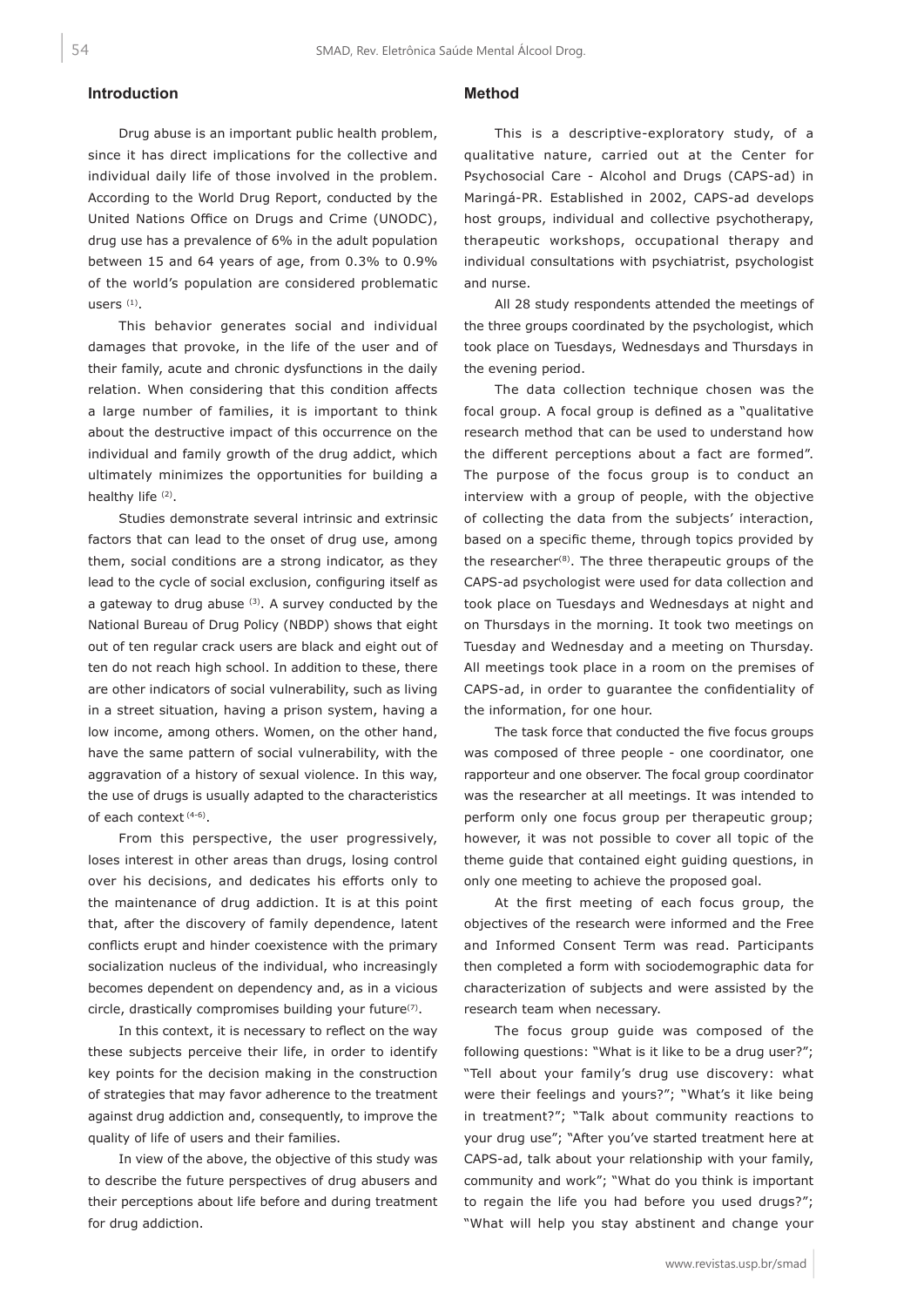habits?"; "Talk about the future: what are your plans and perspectives?".

The reports were recorded and transcribed in full, in order to preserve the content of the speeches, and posteriorly, submitted to the Thematic Content Analysis, in which it is composed of three stages. In the first, the pre-analysis, three successive readings of the interviews were carried out in order to operationalize and systematize the data. Thus, in the first reading, the points of interest were discussed (9).

In the second stage, the data was organized according to the objective, and the content coding was constituted. In this phase, the material was categorized, transforming the raw data into data organized through groupings and associations that respond to the objective of the study, thus appearing categories.

In the third and final stage, the analysis of thematic content was carried out, characterized by the inference of the data, relating to those found in the literature. As a result of this process, three categories emerged: "inauthentic living: life perceptions of treatment", "Reencountering the way to exist: perceptions of life during treatment" and "Returning to dream: future perspectives during treatment".

The study was carried out in accordance with the recommendations of Resolution 466/12, of the National Health Council, and its project was approved by the Standing Committee on Ethics in Research of the State University of Maringá (Opinion number 67292/2012). The subjects of the research signed the Free and Informed Consent Term in two.

#### **Results**

Initially, a description of the subjects interviewed was made to identify the context in which the study was constructed: all the interviewees were men, aged between 26 and 64 years, and 14 had incomplete Elementary Education.

In the speeches, three empirical categories can be identified, that will be presented in more detail below.

## *Inauthentic living: perceptions of life before treatment*

The use of drugs of abuse produces many losses to the user, his / her family and to society, thus raising the need for the health professional to identify and understand how these facts can influence the recovery process of these subjects. This can be demonstrated through testimonials, when they report the damage to their lives after starting drug use *[...] You lose much of the value of life, also the concept of other people [...] you totally lose your shame. And also before society, you are considered as an irresponsible. Besides giving work to family, gives work to* 

*firm, becomes a dead weight for society. You do not bear fruit for society [...]. It's a bottomless pit, there's an hour that has nothing left.* (José)

The interviewees perceived that, before carrying out the treatment for drug addiction, their daily life was permeated with a feeling of loss of reference to life itself, with absence of concepts and values, making them feel a burden to society and family, without at least to know who they were before life and themselves, for they no longer recognized themselves as an individual who needed care and understanding. This feeling may become an aggravating factor for drug addiction, as low self-esteem and lack of moral values are considered to be serious risk factors for abusers.

Another perception identified is frequent forgetfulness. Deponents reported that the period in which they were under the influence of drugs, their life was similar to a book with blank pages, without a life history written on it, or memories of that period. These reports showed a high content of feeling of sadness and repentance, when exposed, thus denoting an inauthentic living in front of the condition of addict. *[...] The use of drugs is simply so, if you started using it at age 13, so to speak, there is a book. Until then you had a life story, the time you start using the drug, those pages go blank. If you ever get to stop there you'll see. Because we do not really know each other [...], forget who you were* (Teodoro). *[...] those years I used drugs, a lot I do not even remember what happened. You do not remember your life.* (Juscelino).

The shame and the feeling of inferiority are present before a life without meaning in which, once again, the subject is in a condition of self-exclusion, before the society, for not feel worthy to share the same rights as the others. In this context, family and social withdrawal becomes stronger, reinforcing the feeling of nonexistence and inferiority towards society and the family. *[...]I've been losing everything. I lost my family, [...] the trust of the staff, of my family, I walked only behind, I felt like this, a zero to the left* (Pedro)*. [...]I was ashamed of myself when I lived in the street when I was in that crazy life. Because I was going through well-groomed people, I lowered my head because I did not have the guts to look into those people's eyes. I was ruined* (Getúlio).

### *Re-discovering the way to exist: perceptions of life during treatment*

It is worth highlighting the points of differentiation, when faced with this perception, when these subjects are being treated to rehabilitate themselves from drug addiction. The data, grouped in this category, made it possible to understand the losses related to drug dependence and the need for the user to rebuild their lives through health treatment in CAPS-ad. *[...]Today I*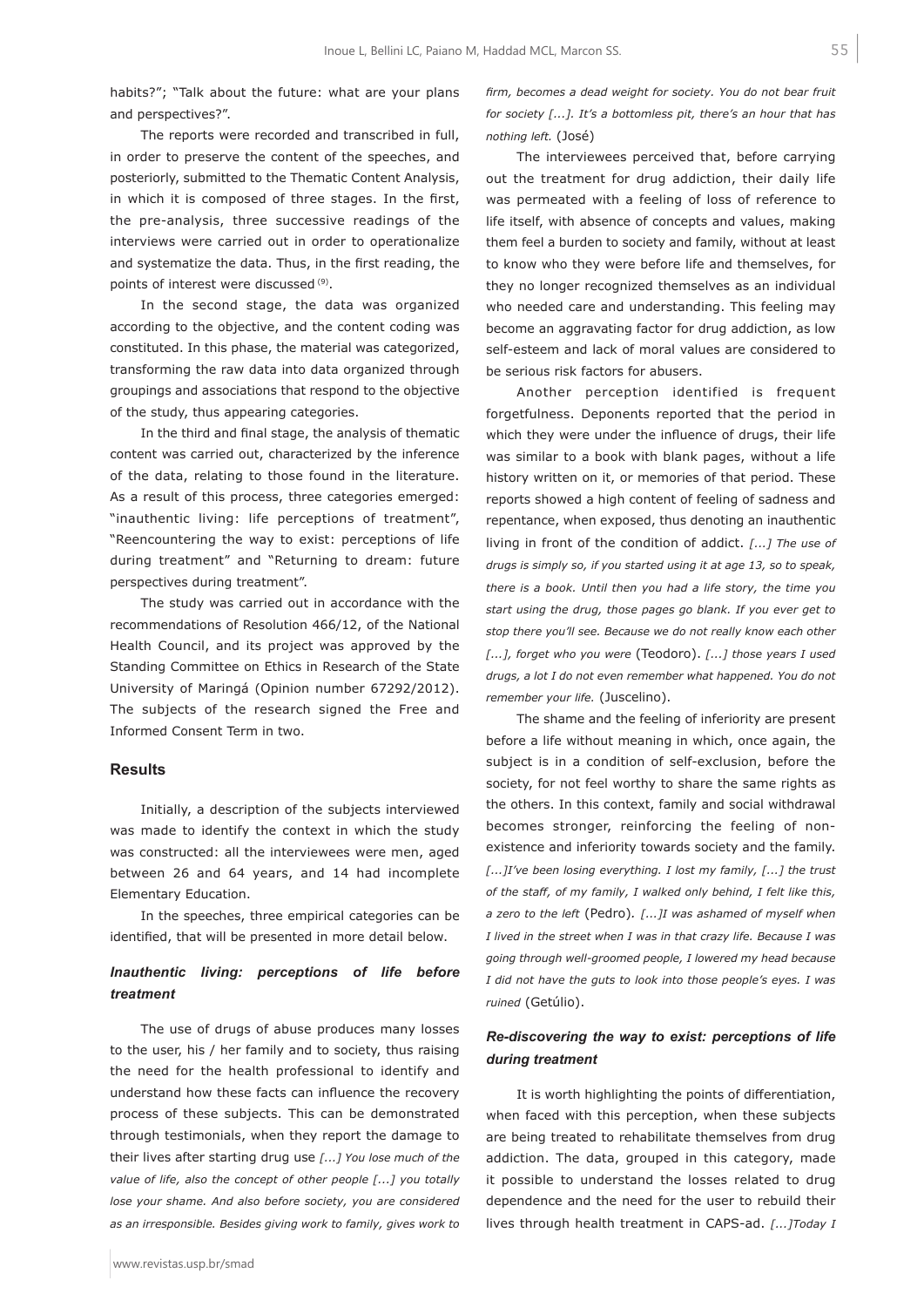*know my limitations a little, sometimes I can take a blip, but the treatment helps me do what I have to do. [...] So today I'm not ashamed of who I am and what I've been in my life, you know man, I'm happy, I survived. How many that did not survive, I survived and I am very happy for this* (Getúlio)*. [...]it's like you come here and recharge the batteries so you can look out there, out there, you see everything [...] the treatment makes us not watch it (drugs), look and get beaten, because there are more things important than that (life). So I think you cannot kick them out (drug-laden thoughts), but you can handle them, leave them here in the corner, say, "I'm not going to use that thought"* (Juscelino).

As evidenced in the speeches, the deponents reflect on their lives while they are in treatment for chemical dependency and recognize that, through therapeutics, the reencounter with their existence occurs and, when they are no longer ashamed of what they are and for "replenishing the energies "to experience everyday life, they show the pride of winning the battle against dependence.

This feeling can act as an adjunct to the continuity of treatment and abstinence because it makes these individuals feel once again respected by them and reinserted in the family and social context, as Alfredo's account makes it clear. *[...]It's cool that when you come home, you're respected. You do not come abstinence, you arrive lucid, good. The woman herself, the staff in the early morning speaks good morning, before they would not talk good morning to me* (Alfredo).

## *Returning to dreaming: future prospects during treatment*

Commitment to treatment demonstrates belief in the service and health professionals as tools that can help you rebuild your life and re-align your identity as a better person and even be a source of pride and acceptance in the family and in the society. Thomaz, for example, emphasizes that through CAPS-ad, he can be someone who has value in life and, with conditions to build and offer a more promising future to his loved ones. *[...]I have dreams, projects, plans [...] that's why I'm here with the commitment. I do not want to reach an age and disappoint my growing daughters, I am here because I need [...] I fight with myself every day. I'm not hiding behind a drug* (Thomaz).

The treatment was also described as having the potential to promote reconciliation, family unity, and happiness as a result of family living and without drugs. *What I want for my future is to take care of my children, love them as much as I can, my dog too, stay with my wife, and be as happy as I can. I am, but I will always be. I think this for my life is already good. I want to get old with my wife* (Getúlio).

By maintaining treatment, participants believe it is possible to gain respect and acceptance from family and society. They show that the care offered in CAPS-ad impresses strength in the reconstruction of dreams and new "ways of life". This can be seen when referring to the future perspective, they mention the desire to improve their lives, to have a job. *Oh, the plans now are to take it firmly at work, and move forward, save a buck, see if I get an improvement in my house and grow forward (...) thinking ahead of good things* (Pedro)*. I think for the future, I already have that in mind already, that's what I thought before, even when I was in use, I thought. Except that I never had the strength to run behind and now the moment I'm free, I'm stronger and more willing to run after what I feel like opening a firm, opening my own office* (Tiradentes).

The concrete objectives of the reconstruction of the professional walk are part of the future plans of the individuals in treatment for drug addiction and of their relatives. However, what draws attention in some discourses is fear and insecurity about the possibility of failure as a result of the history of drug addiction, as evidenced by the following statements. *So I have a lot of desire to change my life, I kept thinking, I'm going to do a college. Then I was thinking, with fear, with insecurity of not being able to, because I keep thinking: " I wonder if many neurons died?" [...] then it is this insecurity of mine that is killing me. I know it will work, but I'll try* (Juscelino)*. I always wanted to set up a shoe store so that I could resell, but I broke down, I had nowhere to cling [...]. Today I'm surviving for a while, but I still have this hope of getting* (Laurindo).

### **Discussion**

Drug addiction has a complex network of transformations in the lives of users, family members and the community. Although historical-cultural changes and innovations in the field of mental health have been striking in recent years, the conceptions and models of the practical approach have not advanced significantly and require studies and reflections on how to more deeply understand the drug addict, to propose more assertive and resolute health care strategies (10).

Thus, the restructuring of the model of mental health care has as one of the axes of care the social reintegration of users in an integrated way to the cultural environment and to the community of which they are part, fulfilling the assumptions guided by the principles of the Psychiatric Reform in Brazil and contributing facing the challenges imposed for the recovery of the individual (11).

The feeling of social disruption, that permeates the everyday lives of those who abuse alcohol and drugs, can be an aggravating factor for the continuation of dependence. This is because this subject cannot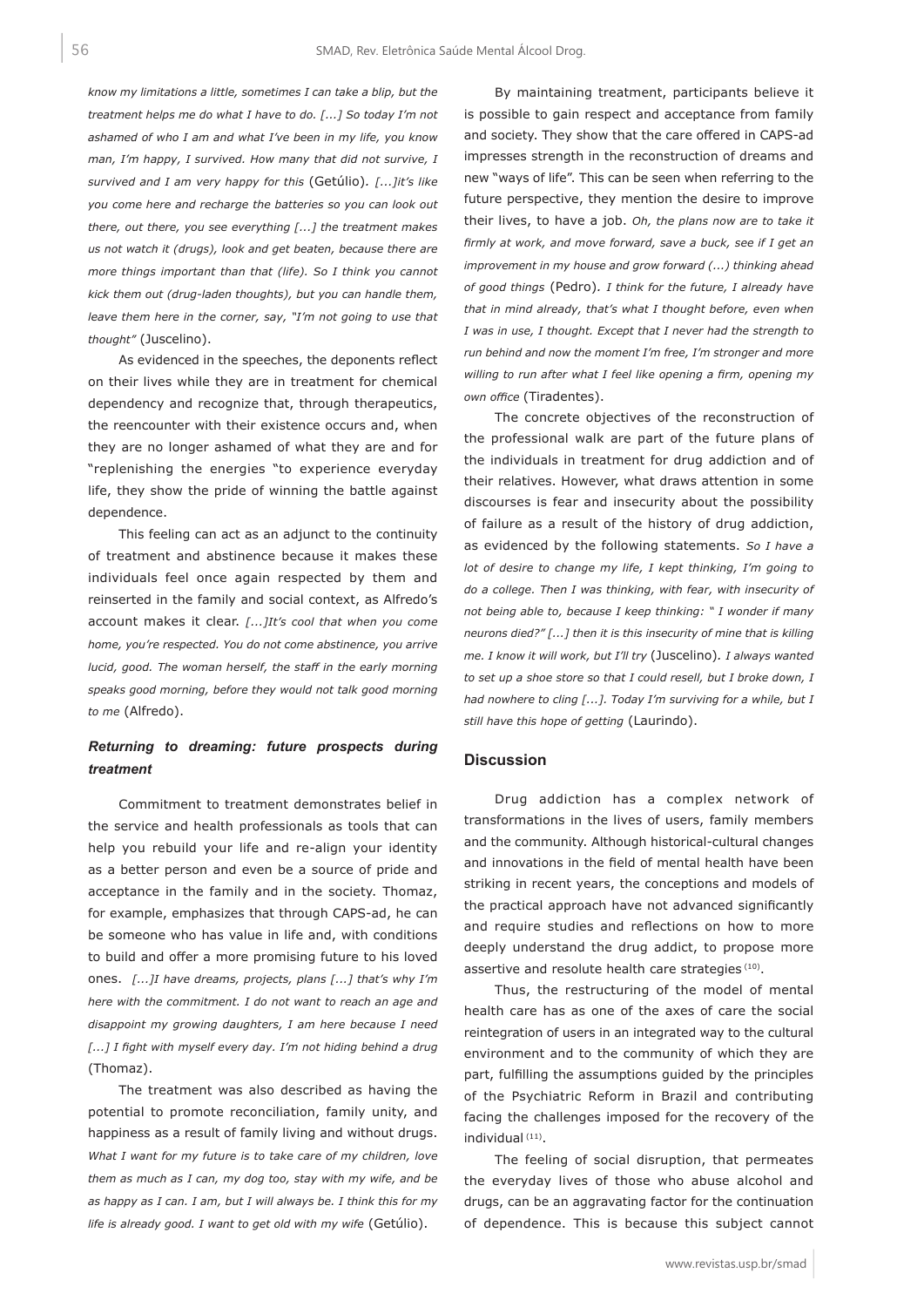visualize, without the help of qualified professionals, the true essence of their living, making difficult the reconstruction of their values to reformulate their existence.

In this sense, psychosocial rehabilitation services, such as CAPS-ad, develop actions that contribute to the user's independence from life, favoring the reintegration of individuals in the territory, through the expansion of the social and cultural network that surrounds them. To do so, it is necessary to build spaces that allow the social inclusion of users through actions that encourage reflection, health education and reduction of drug use  $(11-12)$ . Building such a network highlights the importance of a relationship of trust between professionals and users. This is possible through care strategies and the reconstruction of moral, social, and family concepts misrepresented by drug addiction. With this in view of the workers, these individuals can be prepared for reintegration into society<sup>(13-14)</sup>.

Other research shows that the presence of friends and affective partners are stimuli for the reduction of drug use, because in most cases, the family relationship is weakened as a result of the conflictive situations caused by the abuse. Factors reported as favorable to adherence to treatment and search for quality of life refer to the constitution of a new network of relationships that contribute to the reconstruction of self-perception in relation to its condition in the world (15-16).

Recognizing users as people who feel nonexistent and unworthy is essential for comprehensive care in cases of addiction. It is up to health professionals, especially nurses, to continuously interact with these people in the various health services, to help them rebuild their identity as one who can and deserves to live a life full of accomplishments and joys, making them recognize their value to life.

The issue of drug dependence requires further reflection on forms of care. It is important, for example, that practitioners try to understand, in a judgment-free way, the person who uses drugs. That they consider their understanding of society, of the family and of themselves, and the function that the drug plays within them, objectifying their actions beyond abstinence, through the improvement of the assistance given in coping with the problems associated with drug addiction (17).

When considering how much CAPS-ad can contribute to the development of self-esteem of drug addicts, it is essential that health professionals abandon the hegemonic conception about the phenomenon of addiction, redirecting its mode of intervention. This is because the intervention, as a rule, centralizes its actions in the notion of disease and has, as its goal, abstinence, but does not consider the context of individuals and of

their families, and operates through moral devices that do not value the feelings of those subjects who need care, and neither the social production of drug abuse (18).

Realizing the reunion of these subjects as members of a social and/or family community should be valued in the psychosocial rehabilitation services, in order to contribute to the successful treatment and reconstruction of the life of these individuals. Therefore, the importance of correlating feelings, perceptions of life and future in relation to their new condition is discussed, in order to break rational and moralistic knowledge regarding drug abuse, reformulating care actions with effective goals in maintaining the treatment (18-19).

From the results of this research, it can be seen that these people seek help in the treatment for the reconstruction of their lives, building their existence as a subject that has value to society and reassuming their concepts and lost links with drug addiction. Any work developed in the field of dependence involving prevention, education and treatment, from a critical perspective and quality of life, requires the absence of prejudices and stigmas that contribute to increase social exclusion and can lead the professional to misguided actions that do not favor coping of the problem.

Care directed towards rehabilitation requires practices that go beyond technical capacity, since they require the presence of a human dimension, with an ethical-political commitment aimed at valuing life and building a more egalitarian society in which the social inclusion of those who suffer from drug addiction $(17)$ .

The past built in the face of drug addiction cannot be erased, but its future can be remodeled with actions in the present, demonstrating that the fight against drugs is daily and the idealization of a better future is directly related to the slow and progressive reconstruction of the trust of the members of the family and society, which is reinforced when the people in treatment are seeking a better future for themselves and their family whose drug will not be present.

A study of young crack users showed that, when they were invited to talk about their experiences in relation to drug addiction, they were also able to perceive other contexts, which allowed them to recognize their own histories, making it possible to identify their potentialities in such situations. While telling their experiences, they had the opportunity to elaborate the situations lived through the bond of trust built between professionals and users of the service, giving new meanings to their condition of existence, allowing the building of future perspectives through the visualization of life projects for the next five years, including their dreams and, desires in this projection $(20)$ .

Drug users in treatment and their families are struggling against drug addiction, especially in the face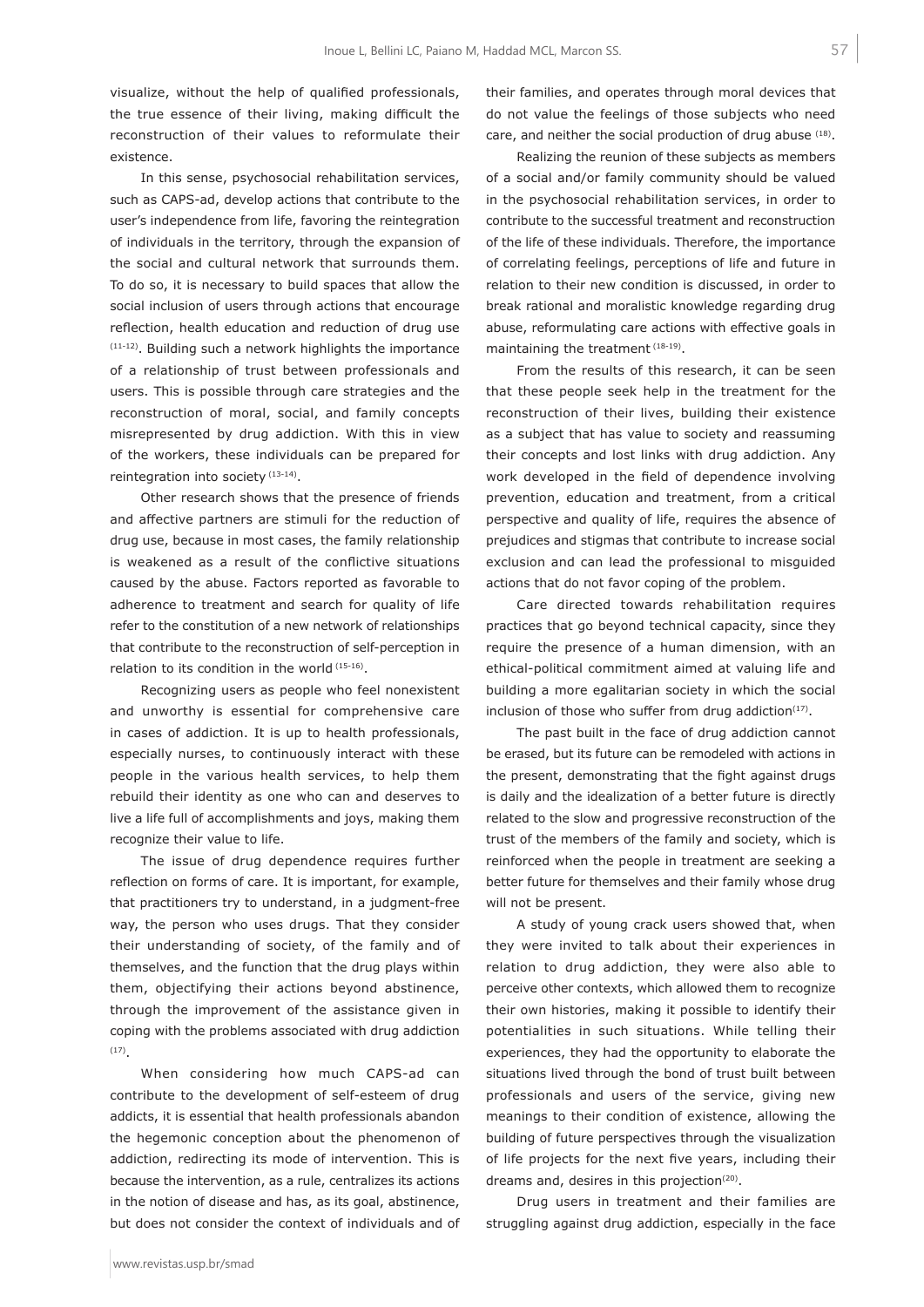of feelings of uncertainty and insecurity about the future. They recognize that they constantly need to "steer against the current" of fear, of the unknown and of their own values and beliefs in order to remain in the fight against drug addiction and, thus, to obtain better living conditions (21-22).

Thus, the only limitations of the study were the difficulty in returning to the topic of discussion, at times when some of the subjects euphorically started describing a lived event, detailing the events, and it was difficult to interrupt them. Great dispersions of the theme happened three times, being necessary the intervention of the researcher so that the guide of subjects was resumed.

In this sense, the importance of this study is emphasized when it is sought to identify the perception of life of these subjects and, with it, to recognize vulnerability points for relapses. It is believed, therefore, that the health professional must work with all kinds of feelings, focusing on human and integral care in health, in order to help these people rebuild their lives and dream about the future, and contribute to the success of these actions to have as a legacy, the holistic and welcoming care of those who need help, being an important instrument for the rehabilitation and reintegration of these subjects, both socially and in family, breaking the barriers of prejudice through health care.

### **Final considerations**

In this study, it was observed that drug-dependent subjects perceive their life as inauthentic while not adhering to treatment, seeing themselves as people with no values in relation to family and society, and, because of the abuse, they are excluded. In this way, after therapeutic adherence, they began to search for ways to rebuild their path, understanding the losses that the drug brought and finding in their care a valuable tool for the reconstruction of their existence, as they re-elaborate future dreams such as family and social acceptance.

Therefore, in order to understand this complex scenario, which concerns the perception of life and future perspectives of people who abuse drugs, it is necessary to intervene in the problem in an intersectoral way, including not only the health services, but, also the other institutions - universities and research sectors that seek to demystify the stereotype of the drug addict as someone without solution, in order to establish a complex network of care and care.

It is presumed, considering the aspects and data presented here, it is assumed that some points in the construction of health care can be contemplated in the approach related to drug addiction, such as the

possibility of working, together with the user and their family, valuing the organizational aspects of the conflict coping strategies and the management of one's feelings.

#### **Referências**

1. United Nations Office on Drugs and Crime. World Drugs Report 2015. Vienna, 2015. [cited July 2017]. Available from: http://www.unodc.org/documents/ wdr2015/World\_Drug\_Report\_2015.pdf

2. Nimtz MA, Tavares AMF, Maftum MA, Ferreira ACZ, Capistrano FC. Legal and work-related impacts in the life of chemically dependent individuals. SMAD, Rev. Eletronica Saúde Mental Álcool Drog. [Internet]. 2016;12(2):68-74. [cited April 9 2017]. Available from: http://pepsic.bvsalud.org/pdf/smad/v12n2/pt\_02.pdf

3. Andrade AT, Rimes TS, Costa LSP, Jorge MSB, Quinderé PHD. Social and demographical aspects of crack users assisted by psychological-social attention network. SMAD, Rev. Eletronica Saúde Mental Álcool Drog. [Internet]. 2016;12(1): 40-7. [cited April 9 2017]. Available from: http://pepsic.bvsalud.org/pdf/smad/ v12n1/pt\_06.pdf

4. Ministério da Justiça e Cidadania (BR). Crack e exclusão social / organização, Jessé Souza. -Brasília: Ministério da Justiça e Cidadania, Secretaria Nacional de Política sobre Drogas, 2016. [Acesso 17 ago 2018]. Disponível em: https://obid.senad.gov.br/livro-crack-eexclusao-social\_digital\_web.pdf

5. Abreu AMM, Parreira PMSD, Souza MHN, Barroso TMMDA. Profile of consumption of psychoactive substances and its relationship to sociodemographic characteristics: a contribution to a brief intervention in primary health care, Rio de Janeiro, Brazil. Texto Contexto Enferm. [Internet]. 2016;25(4):e1450015. [cited Aug 17 2018]. Available from: http:// www.scielo.br/scielo.php?script=sci\_arttext&pi d=S0104-07072016000400315

6. Ministério da Saúde (BR). Secretaria Nacional de Políticas sobre Drogas. Prevenção dos problemas relacionados ao uso de drogas: capacitação para conselheiros e lideranças comunitárias / Ministério da Justiça, Secretaria Nacional de Políticas sobre Drogas. – 6. ed. – Brasília, DF: SENAD-MJ/NUTE-UFSC, 2014. [Acesso 17 ago 2018]. Disponível em: http://conselheiros6.nute.ufsc.br/wp-content/ uploads/2014/10/livro-texto.pdf

7. Hermeto EMC, Sampaio JJC, Carneiro C. Cessation of illicit drugs use by adolescents: the role of sociocultural activities. Rev Baiana Saúde Pública. [Internet]. 2010;34(4): 639-52. [cited July 10 2017]. Available from: http://bases.bireme.br/cgibin/wxislind.exe/iah/ online/?IsisScript=iah/iah.xis&src=google&base=LILAC S&lang=p&nextAction=lnk&exprSearch=644785&index Search=ID